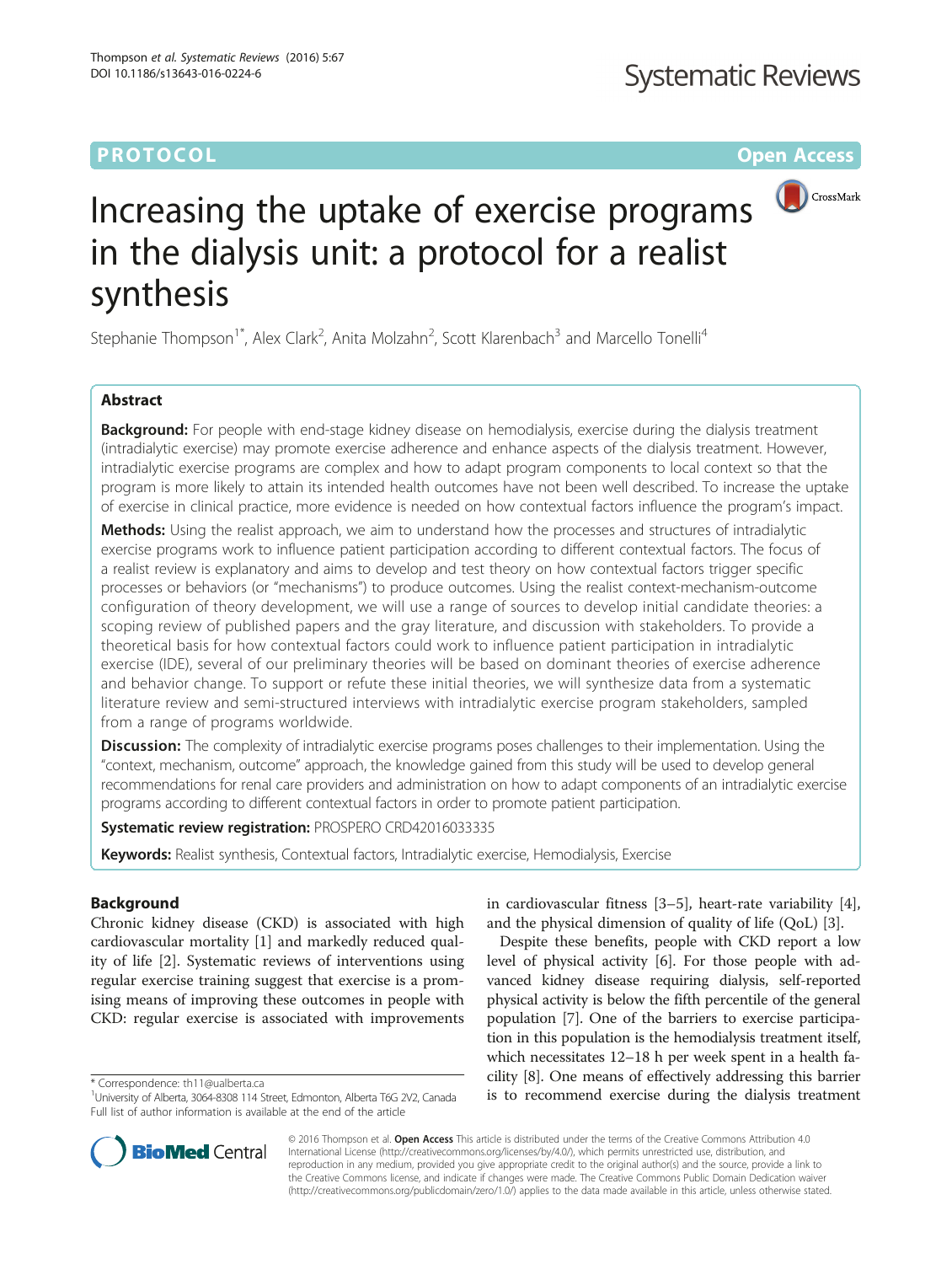(intradialytic exercise (IDE)). Aside from convenience, there may be important advantages to performing exercise during the dialysis treatment, such as decreased severity of restless legs [[9\]](#page-4-0), improved dialysis adequacy [[10](#page-4-0)], and increased enjoyment of dialysis time [\[11\]](#page-4-0). In clinical practice, however, IDE programs remain the exception rather than the rule. Several proposed explanations for the low uptake of IDE programs in clinical practice are as follows: the unknown effects of exercise on "hard" outcomes, such as survival [\[12\]](#page-4-0); the uncertainty on what exercise to recommend to patients for optimal benefit; and the methodological limitations of existing exercise randomized controlled trial (RCTs) specifically, the lack of blinded outcome assessment [\[3](#page-4-0)]. Yet even if these questions on efficacy are addressed, there is still a largely unaddressed evidence-practice gap about how to adapt the components of IDE programs to different contexts so that the program achieves its goals. This question is relevant for IDE program development because these programs have varying components, are heterogeneously delivered, and are implemented in complex and diverse settings—so what works in one setting may not work in another. A better understanding of the processes and structures that are necessary for the program to attain its effects can inform site-specific adaptation and also potentially enhance program effectiveness [\[13](#page-4-0)].

Although there is no absolute definition of what makes an intervention complex, the following description offers some guidance: complexity is introduced in an intervention by the number of interacting components; the number and difficulty of behaviors required by those delivering or receiving the intervention; the number of groups or organizational levels targeted by the intervention; the number and variability of outcomes; and the degree of adaptation or tailoring of the intervention to local context that occurs [[14](#page-4-0)]. IDE programs satisfy this description of complexity. First, in addition to the exercises, exercise programs also include educational and psychological components. Second, IDE programs require dialysis unit staff to accommodate exercise (or exercise recommendations) into their workflow and for patients to exercise during a time that was previously restricted to sedentary activities. Third, to accommodate exercise in the dialysis unit, renal program managers may need to implement new unit policies and procedures. Fourth, the resources available for IDE programs will vary across different settings and will naturally result in local program adaptation. For example, there may be differences in the types of equipment that are available and in the skills and the experience of the staff who deliver the program (exercise therapists versus unit staff versus self-directed).

Understanding the complexity and context-sensitive nature of IDE programs has important implications for how these programs are evaluated. Although an RCT is the optimal study design to answer the question of whether the intervention works, it is not designed to answer the question of how a program achieves its effects. In addition, a potential barrier to the uptake of positive findings from RCTs is the insufficient information on the intervention and context [[15\]](#page-4-0). To our knowledge, there have been no reviews in which the complex and multifaceted aspects of an IDE program or how these might work to influence program effectiveness have been systematically evaluated. This realist review aims to define the causal links between IDE programs and their intended outcomes (the program theory) and provide an understanding of what components of an IDE program

# **Methods**

The overall aim of this realist review is to understand how contextual factors trigger the mechanisms that influence patient participation in IDE programs. Mechanisms are the processes or structures that work according to specific contextual factors to generate an outcome of interest [[16](#page-4-0)]. As different clinical IDE programs will use different outcomes to measure program effectiveness, the outcome of interest in this review is patient participation (recognizing that patient participation in IDE is necessary in order to obtain health benefits).

Our specific objectives are

are important for its success (or failure).

- To identify the program theories on how IDE works to promote patient participation in exercise
- To identify the contextual factor(s) that triggered the mechanism(s) to influence patient participation in the IDE program
- To identify and explain the mechanisms that influence patient participation in IDE programs
- To use empiric data synthesized from a systematic review of the literature on IDE programs and interviews with IDE program stakeholders to test and refine our initial program theories

In addition, as patient participation in an IDE program represents only one stage of the implementation process, theories will also include contextual information on program development and delivery.

In general, programs are implemented with assumptions as to how they work to bring about their intended outcome(s). Realist review uses a systematic and theorydriven approach to refine these assumptions into theories that can then be empirically tested [[17\]](#page-4-0). In a realist synthesis, the theory of how a program "works" is structured according to the "context-mechanism-outcome" (C-M-O) approach [[18](#page-4-0)]. That is, the program theory is explained as the contextual (C) factor hypothesized to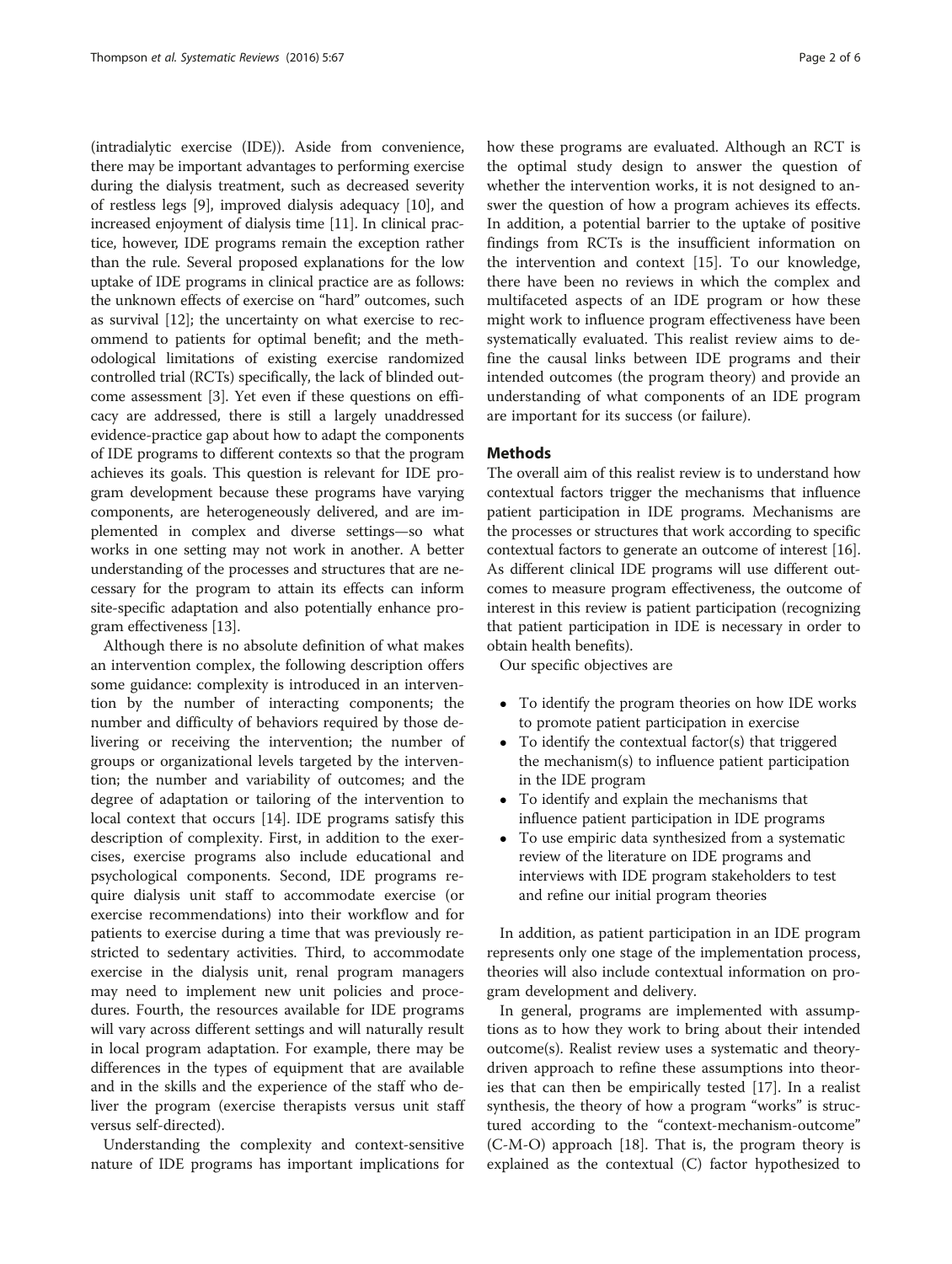have triggered the relevant mechanisms (the underlying process or behavior) (M), to generate the outcome of interest (O) [\[19](#page-4-0)]. The process of a realist review is focused on identifying, explaining, and testing these semipredictable C-M-O patterns (called demi-regularities) [[17](#page-4-0)]. C-M-O configurations form the basis of the program theory known as "middle range" [\[20\]](#page-4-0) theory. A middle range theory is abstract enough to be generalizable, but is also close enough to the data that it can be empirically tested. For example, a theory might emerge that HD units that have a dedicated exercise expert delivering IDE (the context) increase participants' confidence in their physical capabilities and body knowledge (the mechanism), thereby facilitating regular participation in exercise (the outcome).

# Study design

This realist review was based on the approach of Pawson et al. [\[17](#page-4-0)] and is consistent with publication standards for realist reviews (RAMESES criteria) [\[19](#page-4-0)]. An overview of the stages of the review is shown in Fig. 1.

This protocol has been written according to the PRISMA-P statement which is included as Additional file [1](#page-4-0): PRISMA-P statement.

# Step 1: identify candidate theories

We will start with provisional program theories on how IDE works to facilitate patient participation in exercise. Development of these initial "candidate theories" [[17](#page-4-0)] is a speculative process and will be refined in future stages of the review. We will use a number of methods and sources to derive these candidate theories: a rapid review of studies and reports on clinical IDE programs, examination of theories of behavior change related to exercise programs, and consultation with individual experts in the field. We will focus on identifying potentially influential contextual factors as defined by Pawson et al. [\[17](#page-4-0)], specifically, the individuals (skills, knowledge, and roles of those delivering the program); the lines of communication (among staff and different organizational levels); the institution (job descriptions or policies that incorporate aspects of the program); and the program's resources (funding, space, equipment, and incentives).

# Step 2: literature search and data collection

To test our candidate theories, both primary and secondary data will be used. The literature review will include a broad range of sources and primary data will be collected through individual interviews with IDE stakeholders. The ethics review board at the University of Alberta has approved the study (Pro00057423).

# Literature search

The search strategy will include a systematic search of the literature. In searching the literature, we aim to identify papers that focus on patient participation in clinical IDE programs. We will use the skills of a specialist librarian to develop initial search terms, revise the search as required, and to identify relevant data sources. There will be no restrictions on publication type. The search will be restricted to the English language and will

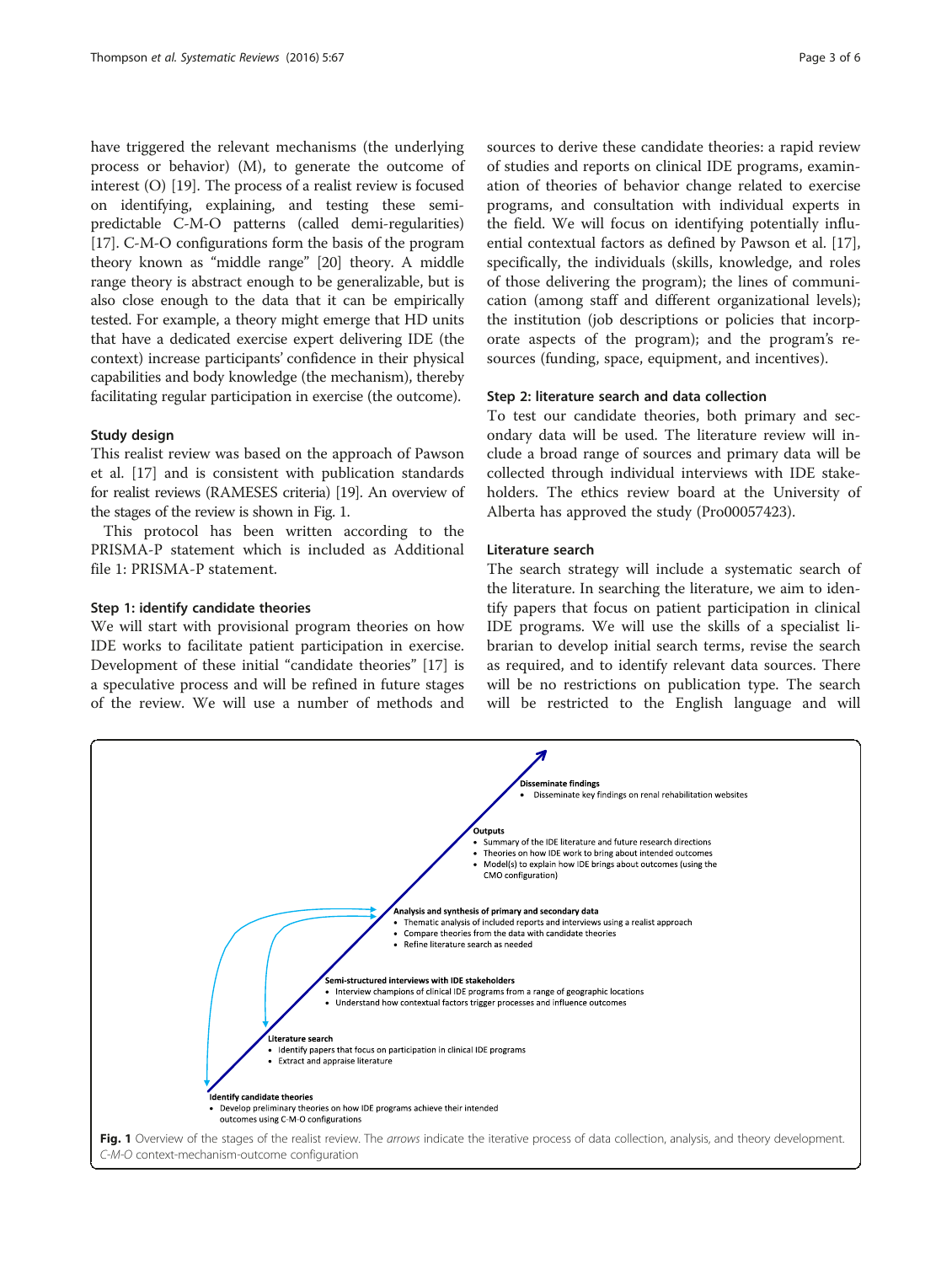include a focused search of the unpublished and gray literature (i.e., thesis dissertations and renal rehabilitation websites). We will use hand-searching and pursue references of references. Studies that discuss participation in IDE programs only in terms of trial enrollment will not be included. ST will screen articles for inclusion based on title, abstract, and keywords against inclusion criteria. Potentially eligible studies will be obtained in full text and rescreened. A random subset of the full articles will be reviewed by another investigator. The decision to eliminate an article will be discussed with the study team, and reasons for exclusion will be documented.

# Semi-structured interviews

Our initial search of the literature indicates that few existing publications on IDE include sufficient information to inform the development of our initial program theories. Therefore, we will obtain additional information through individual, semi-structured interviews with IDE stakeholders. Using the results from our literature search, maximum variation sampling according to geographic location will be used to capture the variation in IDE programs. Where possible, we will also select sites based on known variation in contextual factors, such as program delivery and resources. We aim to interview champions of clinical IDE programs—those who play a key role in sustaining the programs. To identify these champions, we will contact the corresponding authors of the included studies or reports from our literature review. In cases where there is an individual perceived as more knowledgeable on the clinical aspects of the program, we will approach this individual for an interview. Eight to ten interviews are planned (or until theoretical saturation is reached). Potential participants will be informed about the study through an emailed letter of information and online access to the protocol. The decision to participate in the study implies consent. The interview questions will be piloted at two IDE programs and revised accordingly. All interviews will be transcribed verbatim for further analysis. The interview questions are aimed at understanding service provider perspectives on the link between processes, behaviors, and outcomes according to various contextual factors. To include IDE programs that are not represented in the literature, we will use snowball sampling. Interviewees will be asked for the names and contact information of sustainers in other IDE programs. The study will be advertised on select renal websites.

# Step 3: data extraction and study appraisal

The following manuscript characteristics will be extracted and tabulated on an excel spreadsheet: objectives, study design or publication type, size, setting, contextual components, mechanisms (how the intervention may have "worked" to trigger change), and

manuscript quality. One author will extract data and another will check for accuracy. We are focusing on patient participation as an indicator of program effectiveness; however, we recognize programs may use different measures of effectiveness and we will discuss these outcomes in the analysis. Study quality will be judged according to quality standards appropriate for the type of research (rigor) and on whether the manuscript contributed to theory building (relevance) [\[17](#page-4-0)]. Two reviewers will evaluate the relevance and rigor of the included studies. Any disagreement will be resolved through consensus-based group discussions with the study team.

# Step 4: analysis and synthesis

A thematic approach will be used to identify patterns in context, mechanisms, and outcomes first within each document and then across documents. To identify demiregularities, attention will be given to similarities and differences in outcomes across different contextual factors. Specifically, we aim to identify those demiregularities that might act as barriers or enablers to IDE participation. Through discussion with the research team, we will identify the mechanisms by which these outcomes occur. We will test the demi-regularities to see if they are able to confirm, refute, or refine our candidate theories. Other approaches to test and refine our theories include comparisons with published evaluations from other disciplines that have incorporated exercise into routine care, such as cardiology and pulmonary medicine. If the data does not fully explain candidate theories or new theories emerge from the data, we will develop these theories further by refocusing the literature search.

# **Discussion**

This realist synthesis aims to explain how contextual factors influence the mechanisms of IDE programs to effect patient participation. Previous reports of IDE interventions have primarily focused on the exercise itself and not considered how the more complex and variable aspects of an IDE program might influence its impact. To our knowledge, this will be the first report that explicitly defines intradialytic exercise as a complex intervention. This distinction is important and has implications for research utilization. Focusing on IDE mechanisms shifts the focus away from the problematic goal of delivering a complex intervention in a standardized way to understanding how the components of an IDE program function to bring about their outcomes and which of these mechanisms are important to reproduce [\[13](#page-4-0), [17](#page-4-0)]. How contextual factors modify the relation between mechanisms and outcomes is an additional advantage of the realist approach, as research users can understand how local resources may influence program impact.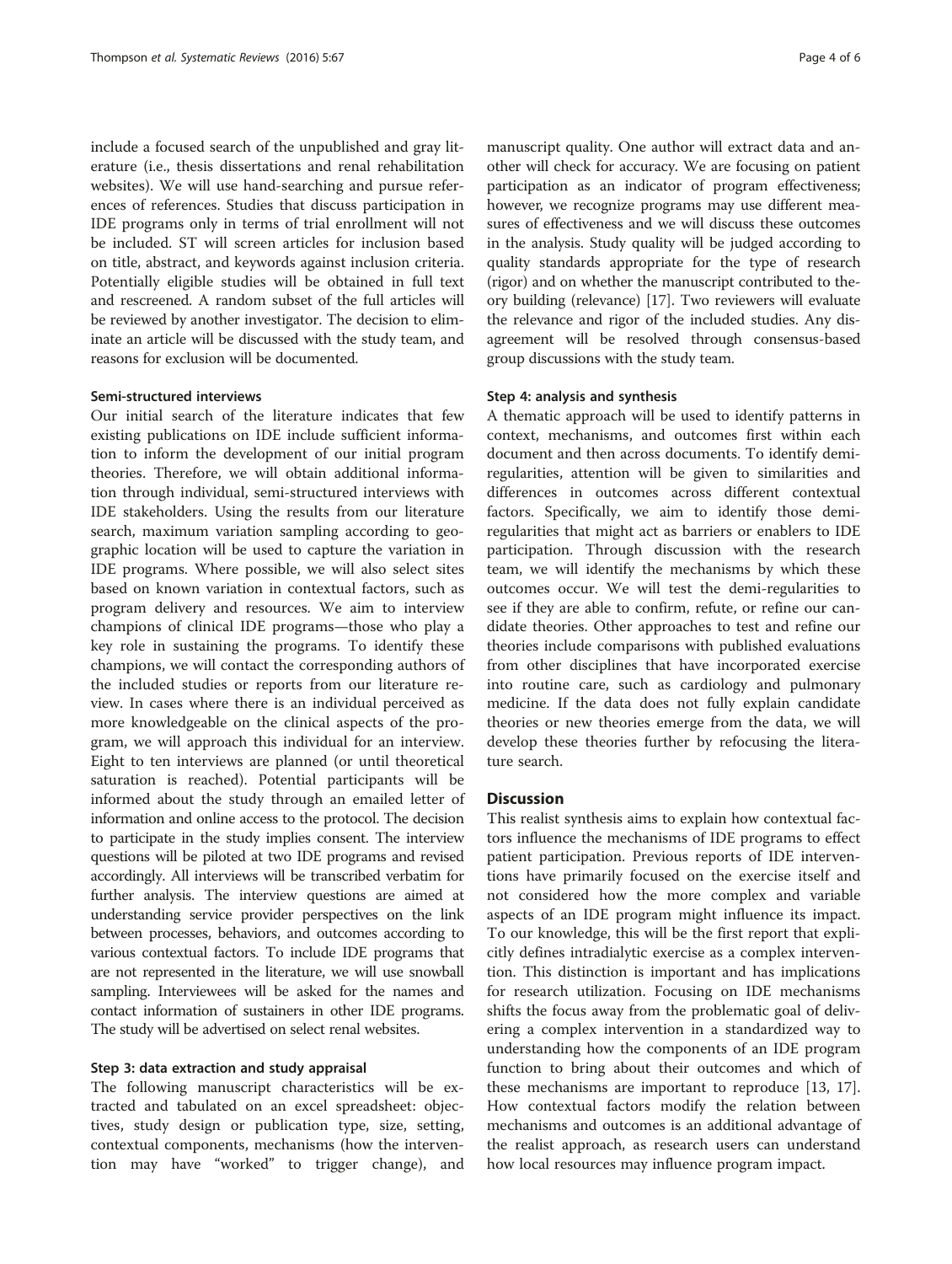<span id="page-4-0"></span>One of the outputs from this review is a working model(s) that will explain the conditions for IDE program success. The model(s) will be constructed based on the C-M-O configuration, describing how different contextual factors work to influence the effectiveness of the IDE program [18]. All of the theories to describe how IDE programs work to increase patient participation will also be presented. Where possible, the theories generated from this review will be discussed alongside findings from systematic reviews on IDE and exercise chronic kidney disease.

The results of this review will be of interest to renal program administrators and a range of renal care providers. IDE programs are complex and potentially resource-intensive. Recommendations from this review on "what works and under what circumstances," will provide useful information to administrators on where and how to allocate resources so that the program is more likely to attain its intended health outcomes. Although renal care providers acknowledge the importance of physical activity for patients with kidney disease, implementation of practices to increase uptake are low [[21\]](#page-5-0). Generalizable lessons that can be used to address recognized barriers to patient participation in IDE e.g., lack of unit staff's knowledge about IDE, difficulty motivating patients, and difficulty with existing resources, can improve the overall quality of IDE programs across a range of settings [[21](#page-5-0)–[23](#page-5-0)].

The outputs will be disseminated through a number of different mechanisms. To provide guidance on implementation of IDE programs, the key findings of this review will be posted on the websites of the following renal organizations: Canadian Association of Nephrology Nurses and Technologists (CANNT), Kidney Foundation of Canada, and various renal rehabilitation websites internationally.

# Additional file

[Additional file 1:](dx.doi.org/10.1186/s13643-016-0224-6) Recommended items to address in a systematic review protocol. PRISMA-P (Preferred Reporting Items for Systematic 355 review and Meta-Analysis Protocols) 2015 checklist. (DOC 88 kb)

## Abbreviations

CKD: chronic kidney disease; C-M-O: context-mechanism-outcome; IDE: intradialytic exercise; QoL: quality of life; RCT: randomized controlled trial.

#### Competing interests

The authors have no potential conflict of interest to disclose.

# Authors' contributions

Authorship followed ICMJE guidelines. ST was responsible for the inception and design of the project and prepared the manuscript. AC, SK, AM, and MT participated in the design of the study and provided methodological input. All authors read and approved the manuscript.

#### Funding

A clinician fellowship award allocated to Dr. Stephanie Thompson from Alberta Innovates Health Solutions funded this work. The funders had no role in the design, collection, analysis, interpretation, writing, or submission of the manuscript.

## Author details

<sup>1</sup> University of Alberta, 3064-8308 114 Street, Edmonton, Alberta T6G 2V2, Canada. <sup>2</sup>Faculty of Nursing, Level 3, Edmonton Clinic Health Academy, University of Alberta, 11405-87 Avenue, Edmonton, Alberta T6G 1C9, Canada. <sup>3</sup>Division of Nephrology, University of Alberta, 11-107 CSB, Edmonton, Alberta T6G 2C3, Canada. <sup>4</sup> Division of Nephrology, University of Calgary, TRW Building, 7th Floor, 3280 Hospital Drive NW, 7D12, Calgary, Alberta T2N 4Z6, Canada.

# Received: 21 January 2016 Accepted: 16 March 2016

#### References

- 1. U.S. Renal Data System. USRDS 2013 annual data report: atlas of chronic kidney disease and end-stage renal disease in the United States, National Institutes of Health, National Institute of Diabetes and Digestive and Kidney Diseases, Bethesda, MD. 2013.
- 2. Mapes DL, Lopes AA, Satayathum S, McCullough KP, Goodkin DA, Locatelli F, et al. Health-related quality of life as a predictor of mortality and hospitalization: the Dialysis Outcomes and Practice Patterns Study (DOPPS). Kidney Int. 2003;64(1):339–49.
- 3. Heiwe S, Jacobson SH. Exercise training for adults with chronic kidney disease. Cochrane Database Syst Rev. 2011;(10):CD003236.
- 4. Smart N, Steele M. Exercise training in haemodialysis patients: a systematic review and meta-analysis. Nephrology (Carlton). 2011;16(7):626–32.
- 5. Cheema BS, Singh MA. Exercise training in patients receiving maintenance hemodialysis: a systematic review of clinical trials. Am J Nephrol. 2005; 25(4):352–64.
- 6. Beddhu S, Baird BC, Zitterkoph J, Neilson J, Greene T. Physical activity and mortality in chronic kidney disease (NHANES III). Clin J Am Soc Nephrol. 2009;4(12):1901–6.
- 7. Johansen KL, Chertow GM, Kutner NG, Dalrymple LS, Grimes BA, Kaysen GA. Low level of self-reported physical activity in ambulatory patients new to dialysis. Kidney Int. 2010;78(11):1164–70.
- 8. Majchrzak KM, Pupim LB, Chen K, Martin CJ, Gaffney S, Greene JH, et al. Physical activity patterns in chronic hemodialysis patients: comparison of dialysis and nondialysis days. J Ren Nutr. 2005;15(2):217–24.
- 9. Giannaki CD, Hadjigeorgiou GM, Karatzaferi C, Maridaki MD, Koutedakis Y, Founta P, et al. A single-blind randomized controlled trial to evaluate the effect of 6 months of progressive aerobic exercise training in patients with uraemic restless legs syndrome. Nephrol Dial Transplant. 2013;28(11): 2834–40.
- 10. Sheng K, Zhang P, Chen L, Cheng J, Wu C, Chen J. Intradialytic exercise in hemodialysis patients: a systematic review and meta-analysis. Am J Nephrol Karger Publishers. 2014;40(5):478–90.
- 11. Kolewaski CD, Mullally MC, Parsons TL, Paterson ML, Toffelmire EB, King-VanVlack CE. Quality of life and exercise rehabilitation in end stage renal disease. CANNT J. 2005;15(4):22–9.
- 12. Johansen KL. Exercise in the end-stage renal disease population. J Am Soc Nephrol. 2007;18(6):1845–54.
- 13. Hawe P, Shiell A, Riley T. Complex interventions: how "out of control" can a randomised controlled trial be? BMJ. 2004;328(7455):1561–3.
- 14. Craig P, Dieppe P, Macintyre S, Mitchie S, Nazareth I, Petticrew M. Developing and evaluating complex interventions: the new Medical Research Council guidance. Br Med J. 2008;337(October):979–83.
- 15. Glasziou P, Meats E, Heneghan C, Shepperd S. What is missing from descriptions of treatment in trials and reviews? BMJ. 2008;336(7659):1472–4.
- 16. Astbury B, Leeuw F. Unpacking black boxes: Mechanisms and theory building in evaluation. Am J Eval. 2010;90(2):363–381.
- 17. Pawson R, Walshe K, Greenhalgh T. Realist synthesis: an introduction. Res Methods. 2004.
- 18. Pawson R, Greenhalgh T, Harvey G, Walshe K. Realist review—a new method of systematic review designed for complex policy interventions. J Health Serv Res Policy. 2005;10 Suppl 1:21–34.
- 19. Wong G, Greenhalgh T, Westhorp G, Buckingham J, Pawson R. RAMESES publication standards: realist syntheses. BMC Med. 2013;11(1):21.
- 20. Merton R. On sociological theories of the middle-range. New York: Free Press; 1967.